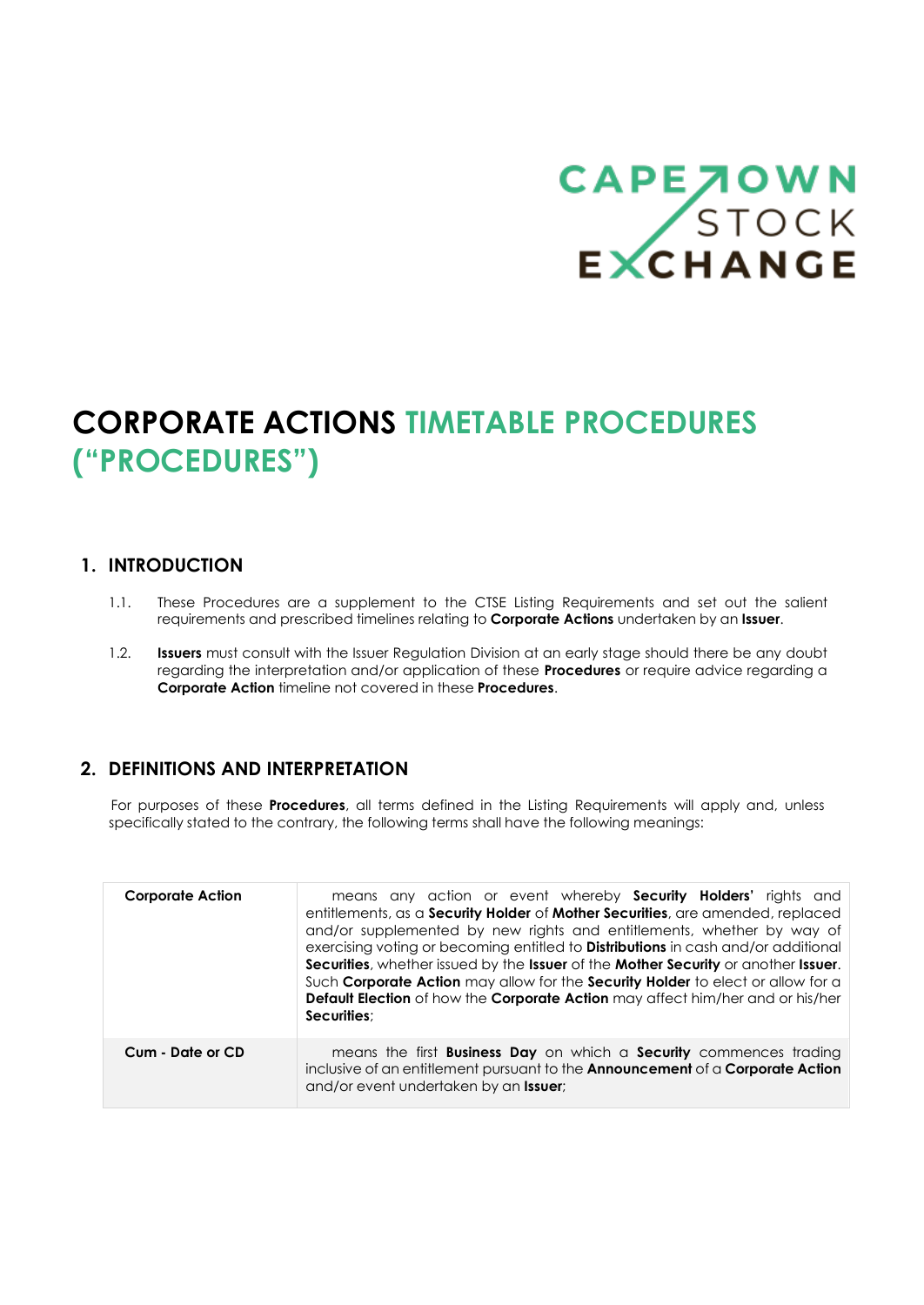

| <b>Declaration Data</b>       | means the minimum information relating to a Corporate Action to be<br>Announced by an Issuer on the Declaration Date, which information must<br>include the following:                                                                                                  |
|-------------------------------|-------------------------------------------------------------------------------------------------------------------------------------------------------------------------------------------------------------------------------------------------------------------------|
|                               | the Mother Security details such as its long name, CTSE code and ISIN;<br>$\bullet$                                                                                                                                                                                     |
|                               | details of the Corporate Action;<br>$\bullet$                                                                                                                                                                                                                           |
|                               | the event type;<br>$\bullet$                                                                                                                                                                                                                                            |
|                               | the Last Day to Trade;<br>$\bullet$                                                                                                                                                                                                                                     |
|                               | the <b>Election Date</b> , if applicable;<br>$\bullet$                                                                                                                                                                                                                  |
|                               | the <b>Record Date:</b><br>$\bullet$                                                                                                                                                                                                                                    |
|                               | the Ex - Date;<br>$\bullet$                                                                                                                                                                                                                                             |
|                               | the Cum - Date;<br>$\bullet$                                                                                                                                                                                                                                            |
|                               | the Payment Date, giving payment details of any distribution per share<br>$\bullet$<br>including details of currency and tax, if relevant; and                                                                                                                          |
|                               | the conditions precedent to which the Corporate Action is subject to,<br>$\bullet$<br>to the extent applicable;                                                                                                                                                         |
| <b>Declaration Date or DD</b> | means the date on which the Corporate Action and the Declaration Data<br>are Announced by an Issuer;                                                                                                                                                                    |
| <b>Default Election</b>       | means, in relation to a <b>Corporate Action</b> which requires an election to be<br>made by a <b>Security Holder</b> , the position which will be applied in the event that<br>an election is not received by an Issuer from a Security Holder by the Election<br>Date: |
| <b>Election Date or ED</b>    | means in relation to a <b>Corporate Action</b> which requires an election to be<br>made by a Security Holder, the last date and time by when an Issuer must<br>receive such election by its Security Holder, failing which the Default Election will<br>apply;          |
| <b>Entitled Securities</b>    | means any additional Security that the Mother Security Holder becomes<br>entitled to as a result of the Corporate Action, irrespective of who the Issuer of<br>such additional <b>Securities</b> is:                                                                    |
| Ex - Date                     | means the <b>Business Day</b> on which a Security commences trading exclusive<br>of an entitlement pursuant to the Announcement of a Corporate Action and/or<br>event undertaken by an Issuer;                                                                          |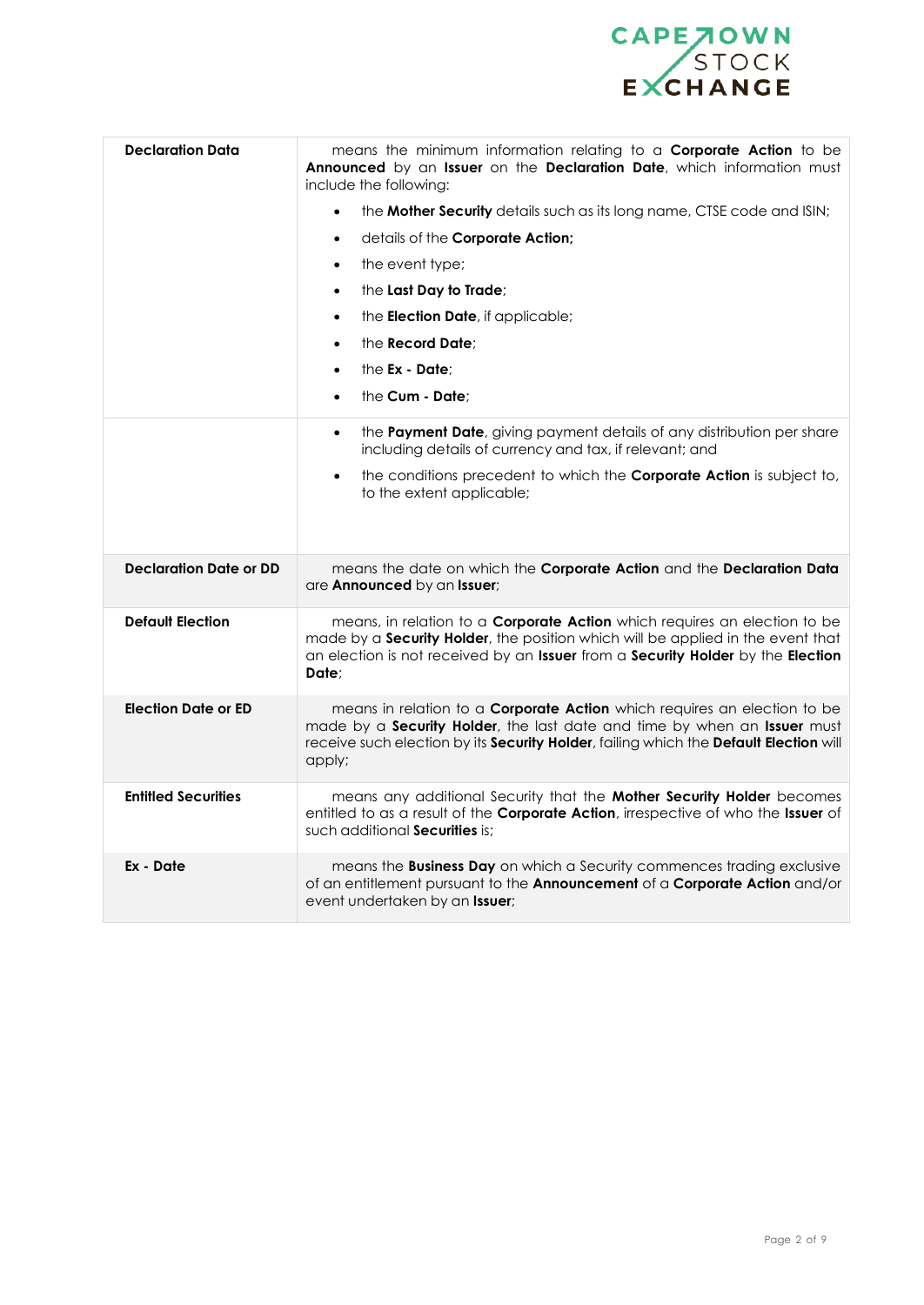

| <b>Finalisation Data or FD</b> | means the finalisation information to be <b>Announced</b> by an Issuer on the<br>Finalisation Date which must include the following:                                                                                                                                                         |  |
|--------------------------------|----------------------------------------------------------------------------------------------------------------------------------------------------------------------------------------------------------------------------------------------------------------------------------------------|--|
|                                | the Mother Security details such as its long name, CTSE code and<br>$\bullet$                                                                                                                                                                                                                |  |
|                                | ISIN; the <b>Entitled Security</b> name; code and ISIN; the event type;                                                                                                                                                                                                                      |  |
|                                | the Last Day to Trade;<br>$\bullet$                                                                                                                                                                                                                                                          |  |
|                                | the Election Date:<br>$\bullet$                                                                                                                                                                                                                                                              |  |
|                                | the <b>Record Date</b> ;<br>$\bullet$                                                                                                                                                                                                                                                        |  |
|                                | the Ex - Date:<br>$\bullet$                                                                                                                                                                                                                                                                  |  |
|                                | the price and payment details of any distribution per share including<br>$\bullet$<br>details of currency and tax, if relevant;                                                                                                                                                              |  |
|                                | the <b>Ratio</b> ;<br>$\bullet$                                                                                                                                                                                                                                                              |  |
|                                | the Default Election;<br>$\bullet$                                                                                                                                                                                                                                                           |  |
|                                | the First Day to Trade; and<br>$\bullet$                                                                                                                                                                                                                                                     |  |
|                                | a confirmatory statement that all conditions precedent have been<br>$\bullet$<br>fulfilled and/or waived;                                                                                                                                                                                    |  |
| <b>Finalisation Date or FD</b> | means the date on which a <b>Corporate Action</b> becomes unconditional in<br>accordance with its terms:                                                                                                                                                                                     |  |
| <b>First Day To Trade</b>      | means the first <b>Business Day</b> on which newly issued <b>Securities</b> may be traded<br>by a Security Holder;                                                                                                                                                                           |  |
| Last Day to Trade or LDT       | means the last Business Day on which a Security Holder may trade in a<br>Security in order for such trade to settle on the same day as the Record Date<br>resulting in such Security Holder becoming eligible to qualify for the Corporate<br>Action entitlements pursuant to such Security; |  |
| Last Voting Day                | means the last <b>Business Day</b> on which a Security Holder can vote<br>regarding written resolutions tabled in terms of section 60 of the<br>Companies Act;                                                                                                                               |  |
| <b>List Date</b>               | means the Business Day on which Entitled Securities are Listed, which Listing<br>shall be effective from the opening of market on the List Date;                                                                                                                                             |  |
| <b>Meeting Date or MD</b>      | means the date on which a meeting of an Issuer's Security Holders is held;                                                                                                                                                                                                                   |  |
| <b>Mother Security</b>         | means Securities that are Listed on CTSE and to which a Corporate Action<br>relates (which term is most likely to be used in the case of an unbundling<br>transaction);                                                                                                                      |  |
| <b>Notice Record Date</b>      | means the date used to determine which Security Holder will be entitled to<br>receive notice of a general or special general meeting of an Issuer;                                                                                                                                           |  |
| <b>Payment Date</b>            | means the date on which a <b>Security Holder's</b> Registry account is credited<br>with cash or securities relating to a Corporate Action;                                                                                                                                                   |  |
| <b>Posting Date</b>            | means the day on which a circular incorporating a notice of general<br>meeting, a notice of annual general meeting or a notice of written resolutions is<br>posted to Security Holders or made available to Security Holders by electronic<br>means;                                         |  |
| Ratio                          | means the basis of a Security entitlement expressed as a Ratio;                                                                                                                                                                                                                              |  |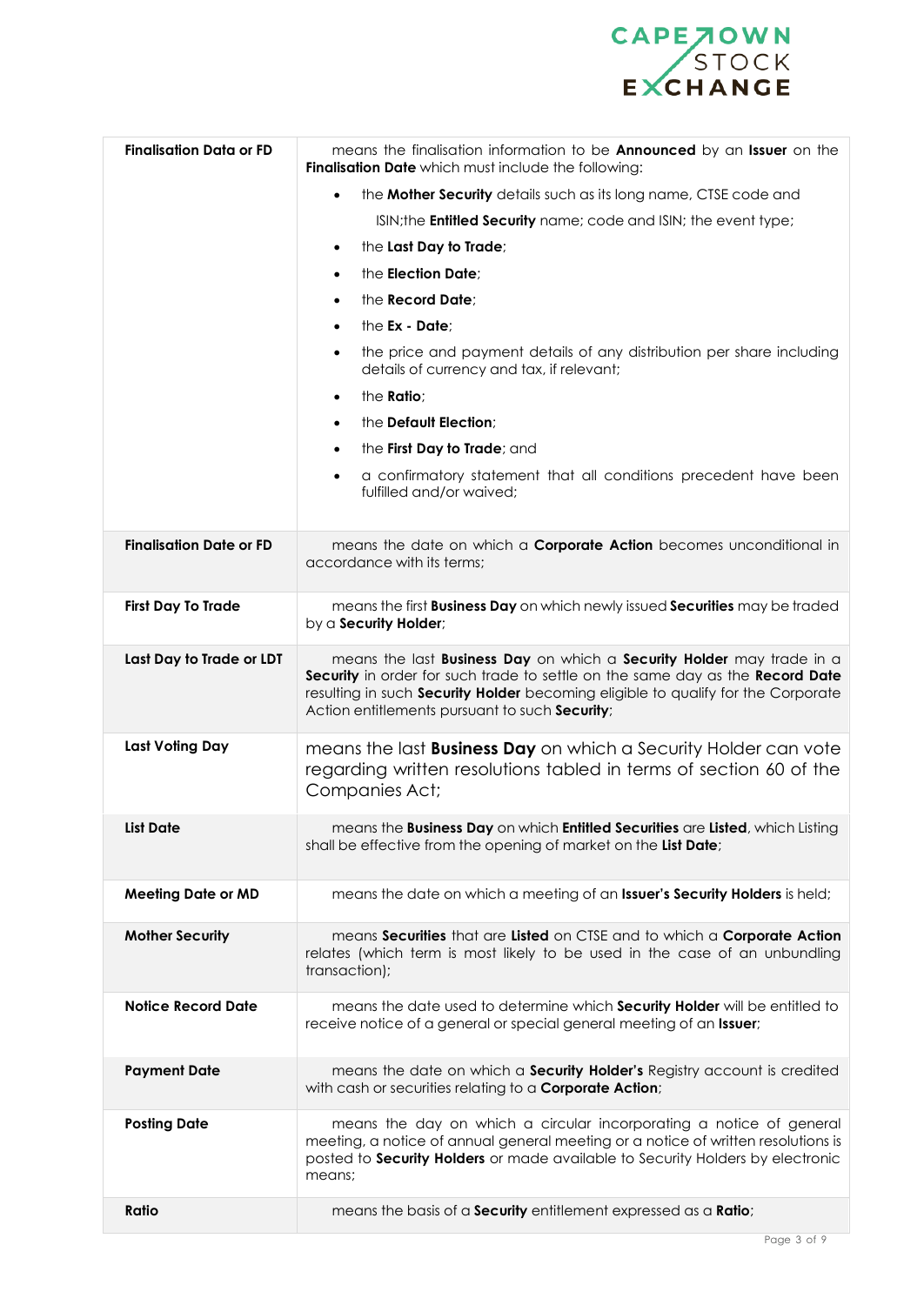

| <b>Record Date or RD</b>  | means the <b>Business Day</b> on which the holdings, upon which the event<br>entitlement is based are ascertained (currently T + 0 with same day settlement).<br>Record Date is the same day as LDT. The Record Date must be on a Friday, unless<br>the Friday is a public holiday in which case the Record Date will be the last<br>Business Day of that week; |
|---------------------------|-----------------------------------------------------------------------------------------------------------------------------------------------------------------------------------------------------------------------------------------------------------------------------------------------------------------------------------------------------------------|
| <b>Security Holder</b>    | a holder of Securities;                                                                                                                                                                                                                                                                                                                                         |
| <b>Securities</b>         | has the meaning ascribed to it in the Financial Markets Act, 19 of 2012;                                                                                                                                                                                                                                                                                        |
| <b>Settlement Date</b>    | means the <b>Business Day</b> on which the settlement of a <b>Security</b> takes place<br>pursuant to trading in that <b>Security</b> ;                                                                                                                                                                                                                         |
| <b>Settlement Period</b>  | means the period between the day on which the trade takes place and the<br><b>Settlement Date</b> , currently same day settlement; and                                                                                                                                                                                                                          |
| <b>Voting Record Date</b> | means the <b>Business Day</b> used to determine which <b>Security Holder</b> will be<br>entitled to attend and vote at an <b>Issuer's</b> general or special general meeting.                                                                                                                                                                                   |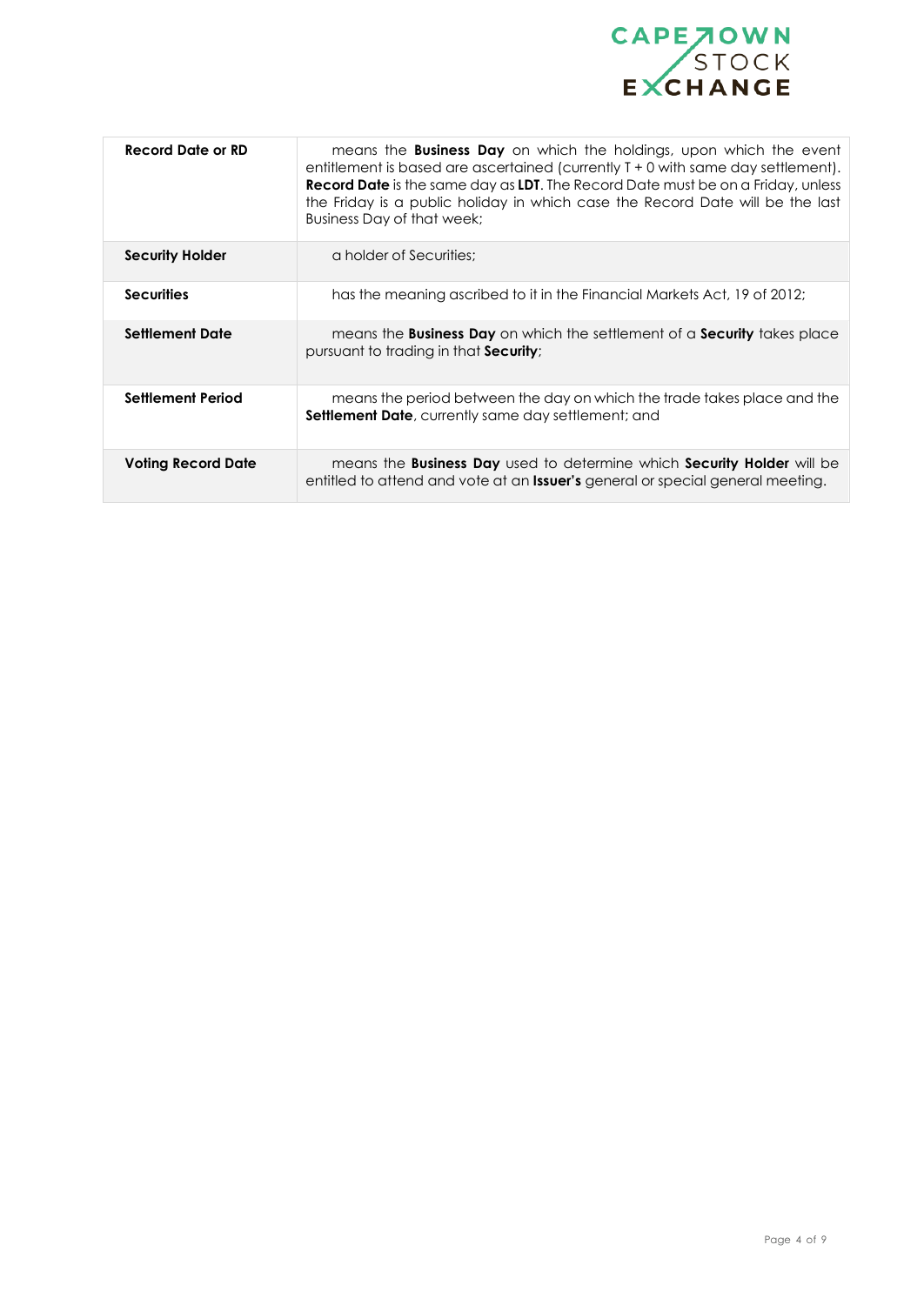

## **3. SALIENT REQUIREMENTS AND/OR PRINCIPLES RELATING TO CORPORATE ACTION TIMETABLES**

Set out below are the salient requirements and/or principles applicable to all **Corporate Actions** undertaken by an **Issuer**:

3.1. **Corporate Action** timetables should be prepared and **Announced** on a **Business Day** and all action dates of a **Corporate Action** and/or event must fall on a **Business Day**;

#### 3.2. **Issuers** must **Announce**

- 3.2.1. the **Declaration Data** on the **Declaration Date**. Unless permitted otherwise by CTSE, the **DeclarationDate** must be a date which is on or before the date on which the circular and/or notice relating to the specific **Corporate Action** is distributed to the **Issuer's Security Holders**;
- 3.2.2. the **Finalisation Data** on the **Finalisation Date.** A **Corporate Action** may no longer remain conditional in any respect after the **Finalisation Date**. The **Finalisation Data** should therefore include confirmation by the **Issuer** that all outstanding conditions precedent have been fulfilled and/or waived (to the extent that those conditions precedent are capable for being waived). Should a **Corporate Action** not be subject to any conditions precedent, an **Issuer** may include the **Declaration Data** and **Finalisation Data** in one **Announcement**, which **Announcement** must be published on the **Declaration Date**;
- 3.3. Unless permitted otherwise by CTSE, a **Corporate Action** will have to be re-Announced by an **Issuer** should any amendments be made to the salient terms/mechanics of a **Corporate Action** by an **Issuer** between the **Declaration Date** and the **Finalisation Date**;
- 3.4. **Corporate Actions** resulting in the suspension and/or removal of a **Security** from the **Official List** must always take effect from the commencement of business on a specific **Business Day**;
- 3.5. **Ratios or Rates** of entitlement or cash payments resulting from a **Corporate Action** must be reflected to a maximum of 5 (five) decimal places. With regards to cash payments, same must be **Announced** in a denomination of South African cents;
- 3.6. to the extent that any fractional entitlements (in relation to **Securities**) arise as a result of a **Corporate Action**, all allocations of **Securities** will be rounded down to the nearest whole number resulting in allocations of whole securities and a cash payment for the remaining fraction. The cash value must be determined by using the weighted average traded price for RD - 2 less 10%. An Issuer must publish an announcement by 11h00 on RD - 1 notifying the market of cash value.
- 3.7. **Corporate Actions** requiring an election to be made by **Security Holders** must include the deadline by when such elections are to be received by an **Issuer** from its **Security Holders**. To the extent that elections are not received by the **Issuer** by the **Election Date**, the **Default Election** will apply. In addition, **Issuers** will also be required to **Announce** that a **Default Election** would apply to the extent that elections are not received by an **Election Date** and what the **Default Election** would be (e.g. either being cash or **Securities**);
- 3.8. **Security Holders** may vote in the following way regarding **Corporate Actions** requiring **Security Holder** approval:
	- online using the CTSE Registry Portal; or
	- by proxy by completing and returning the form of proxy attached to the notice of meeting in accordance with the instructions contained therein; or
	- by attending the relevant meeting in person.

**Corporate Actions** requiring **Security Holder** approval and conducted by way of written resolutions must be dealt with in accordance with the provisions of the **Companies Act.**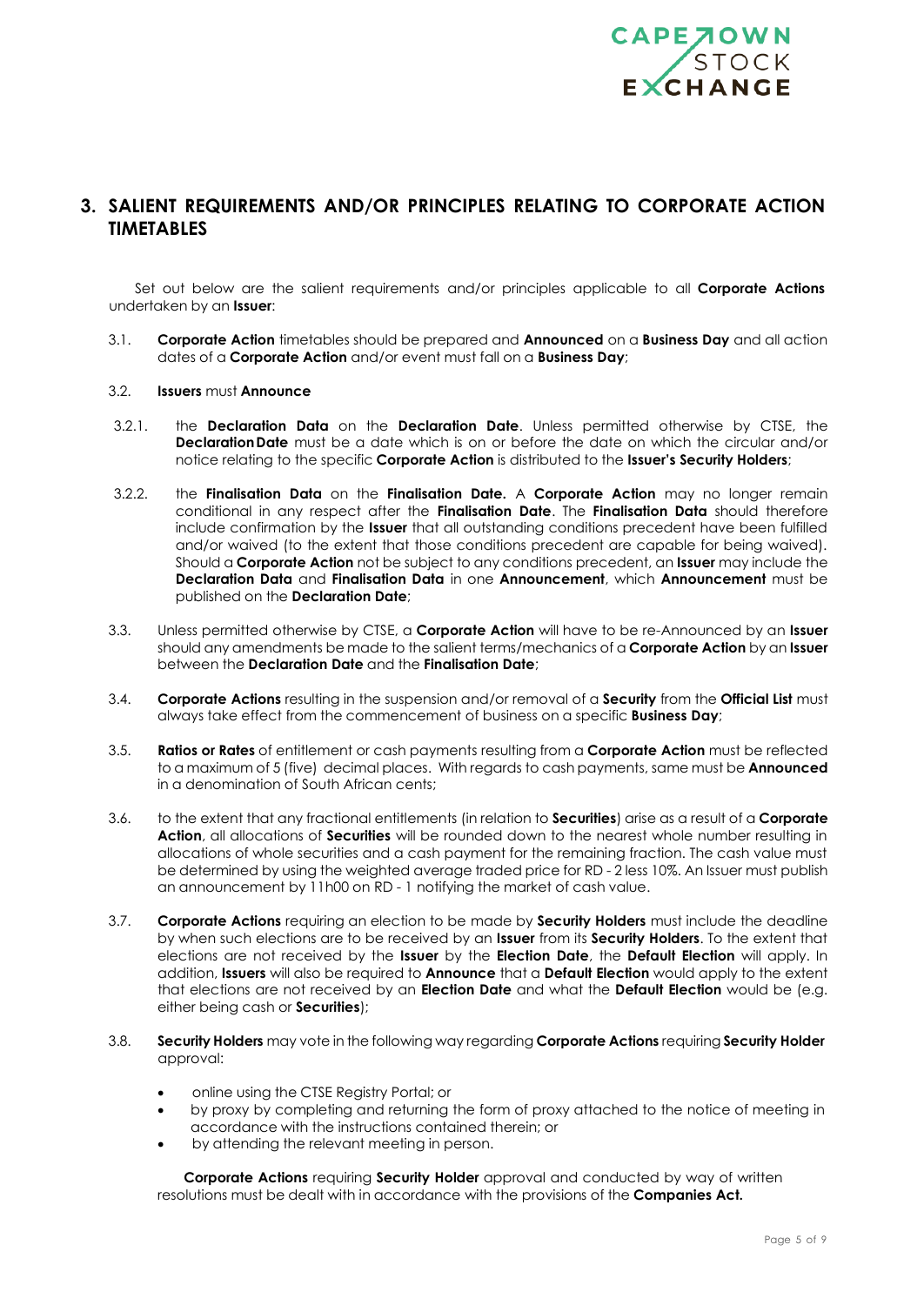

- 3.9. Where a **Corporate Action** is subject to any restrictions (specifically in relation to foreign **Security Holders** and jurisdictions), the restrictions to which the **Corporate Action** is subject to must be set out in the **Declaration Announcement**.
- 3.10. The Corporate Action Timetables set out minimum timelines and longer timelines may be allowed subject to prior consultation with and approval by the Head of the Issuer Regulation Division and any other relevant stakeholders.

### 4. **BROAD CLASSIFICATION OF CORPORATE ACTION TIMELINES**

- 4.1. **Corporate Actions** can be broadly classified as follows:
- 4.1.1. "**Mandatory Events**" which affect all shareholders e.g. a dividend payment or a meeting of **Security Holders**;
- 4.1.2. "**Mandatory with Options Events**" which require an Election by each **Security Holder** as to how they wish to participate in the event. Typically, each **Security Holder** is presented with two or more **Corporate Action** elections of which one must be specifically elected by the **Election Date** e.g. cash, **Securities** or a combination of both **Securities** and cash. If no Election is made by the **Security Holder** by the **Election Date**, the **Default Election** will be applied; and
- 4.1.3. "**Voluntary Events**" where participation is at the discretion of the **Security Holder.** Each **Security Holder** can choose to "participate" or "not participate" in the event.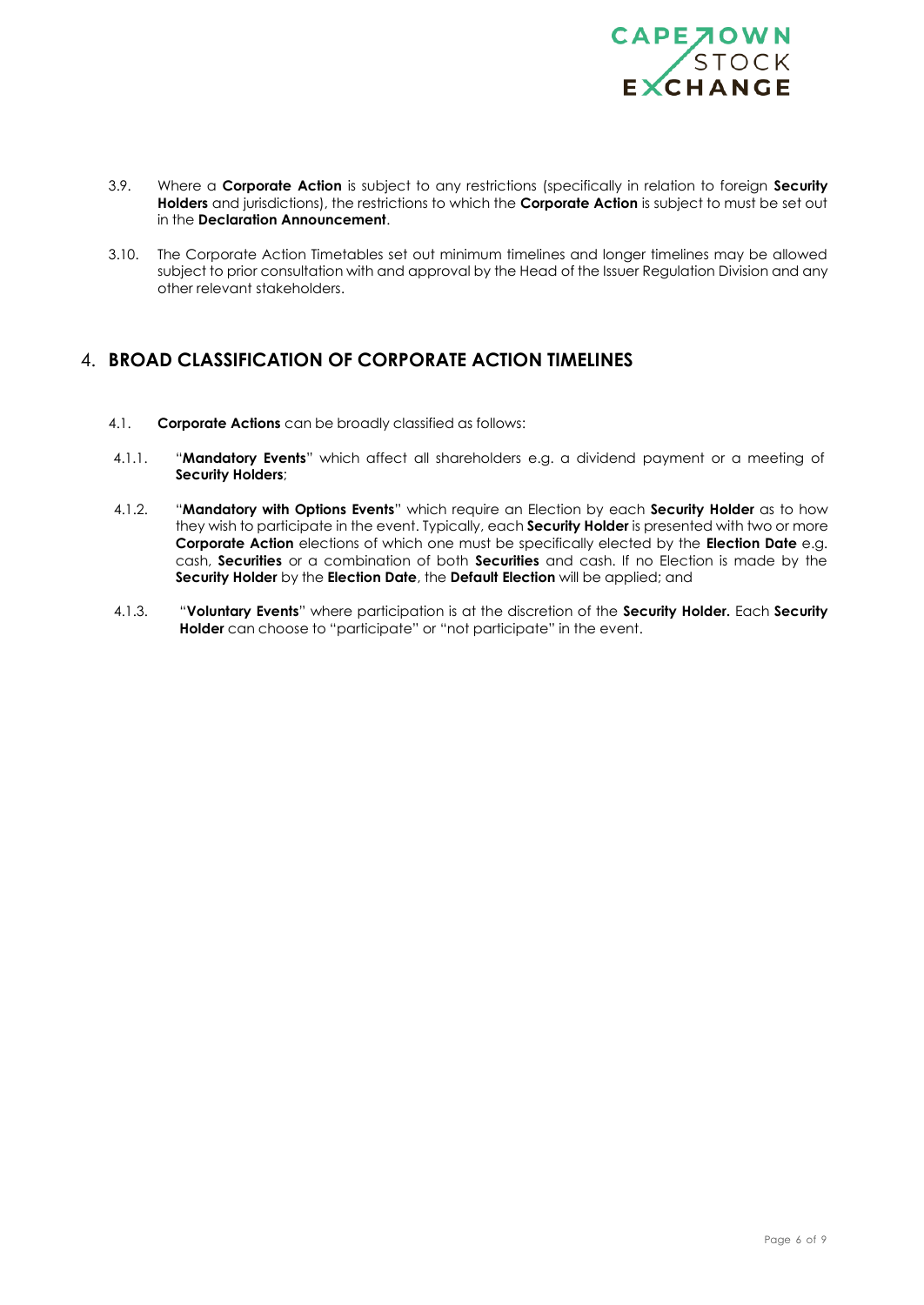

# **5. CORPORATE ACTION TIMELINES**

**5.1.** Set out below are the mandatory timelines applicable to **Corporate Actions** undertaken by **Issuers** and unless permitted otherwise by CTSE, **Issuers** will be required to adhere thereto. All timetables arebased on **Business Days** unless stated otherwise.

#### **Mandatory Events**

#### 5.1.1. **Payment/Settlement Events:**

| Day                                                          | <b>Event</b>                                                                                                         |
|--------------------------------------------------------------|----------------------------------------------------------------------------------------------------------------------|
| <b>Declaration Date</b><br>RD - 10                           | The Corporate Action and Declaration Data are<br>announced by the Issuer                                             |
| <b>Finalisation Date</b><br>$RD - 8$                         | The <b>Corporate Action</b> becomes unconditional                                                                    |
| Last Day to Trade, Cum - Date, Record Date<br>LDT, CD and RD | <b>Security Holders</b> recorded in the register at the<br>end of day will be entitled to receive the<br>payment     |
| <b>Payment Date</b><br>$RD + 1$                              | Security Holder's Registry account is credited<br>with cash or securities relating to the <b>Corporate</b><br>Action |

#### 5.1.2. **Meeting Event timeline in the event of a meeting being convened:**

| Day                                                                                                                                                                  | <b>Event</b>                                                                                                                                                                                   |
|----------------------------------------------------------------------------------------------------------------------------------------------------------------------|------------------------------------------------------------------------------------------------------------------------------------------------------------------------------------------------|
| Notice Record Date                                                                                                                                                   | The date used to determine which Security<br><b>Holder</b> will be entitled to receive notice of<br>meeting of an <b>Issuer</b>                                                                |
| The Friday preceding the posting date of the<br>circular/notice of meeting and proxy form                                                                            |                                                                                                                                                                                                |
| <b>Posting Date</b><br>Meeting Date less a notice period of fifteen<br>Business Days and less a further seven calendar                                               | The date on which a circular incorporating a<br>notice of general meeting or a notice of annual<br>general meeting is posted to <b>Security Holders</b>                                        |
| days                                                                                                                                                                 | Details of the date, time and venue of the<br>meeting, Notice Record Date and Voting record<br><b>Date</b> must be Announced in accordance with<br>paragraph 11.18 of the Listing Requirements |
| <b>Last Day to Trade</b> to be eligible to participate in<br>the meeting and Voting Record Date                                                                      | The date used to determine which <b>Security</b><br><b>Holder</b> will be entitled to attend and vote at an                                                                                    |
| Friday preceding the Meeting Date<br>The 1<br>(providing that there is a minimum of five Business<br>Days from the <b>Voting Record Date</b> and the<br>Meeting Date | <b>Issuer's</b> meeting                                                                                                                                                                        |
| <b>Meeting Date</b>                                                                                                                                                  | The date on which a meeting of an <b>Issuer's</b>                                                                                                                                              |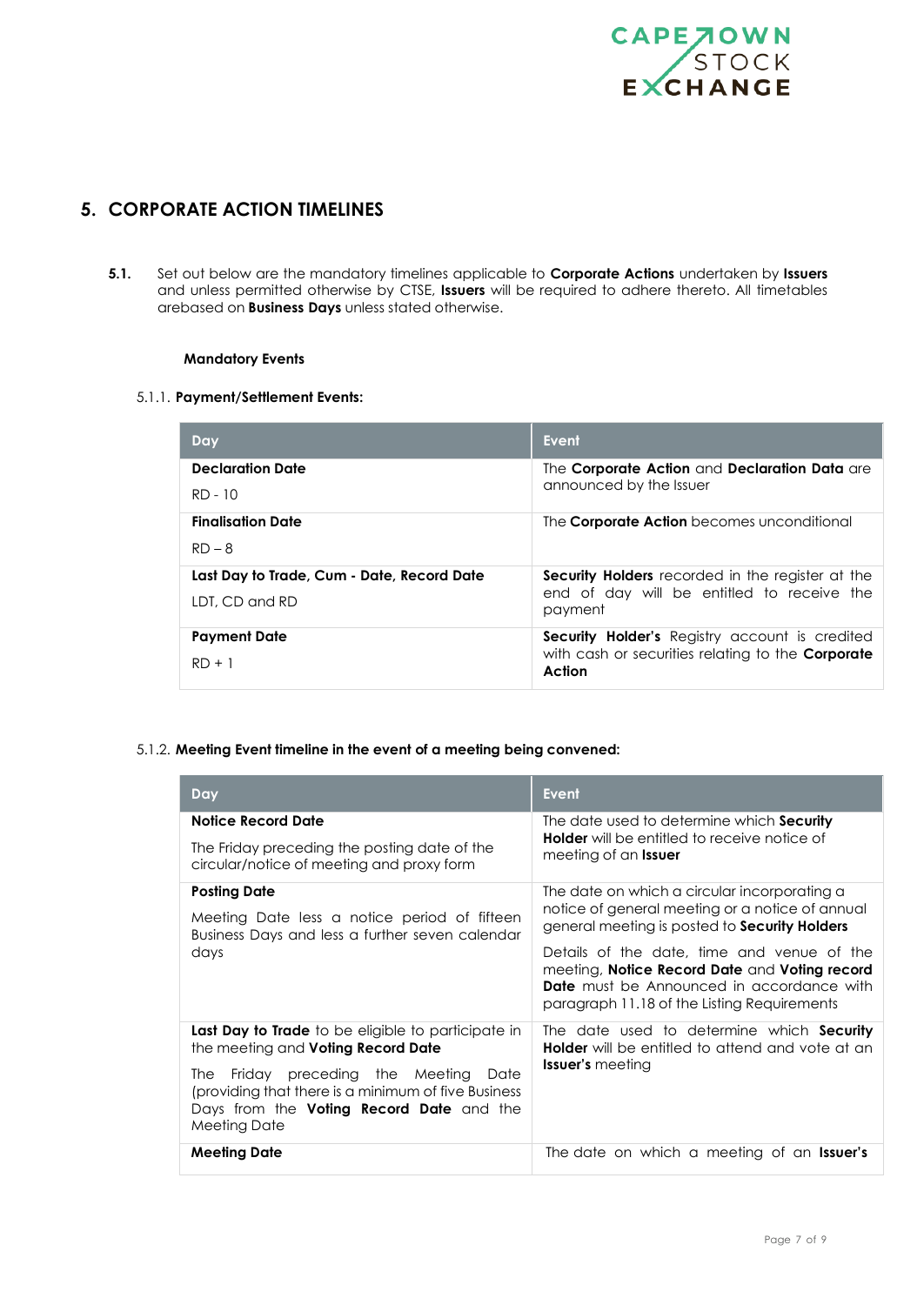

| Proxy forms not lodged with the Issuer or CTSE<br>Registry may be handed to the Chairman of the<br>meeting before the proxy exercises the voting<br>rights of the <b>Security Holder</b> at the meeting   | <b>Security Holders</b> is held                                 |
|-----------------------------------------------------------------------------------------------------------------------------------------------------------------------------------------------------------|-----------------------------------------------------------------|
| Meeting results <b>Announcement</b> to be published<br>on the CTSE News Service. (This can be done as<br>soon as the Meeting results are available, but no<br>later than Meeting Date + two Business Days | From Meeting Date to Meeting Date + two<br><b>Business Days</b> |

#### 5.1.3. **Written resolutions tabled in terms of section 60 of the Companies Act:**

| Day                                                                                                                                                                           | <b>Event</b>                                                                                                                                                                                                                                      |
|-------------------------------------------------------------------------------------------------------------------------------------------------------------------------------|---------------------------------------------------------------------------------------------------------------------------------------------------------------------------------------------------------------------------------------------------|
| <b>Notice Record Date</b><br>The Friday preceding the posting date of the<br>written resolutions                                                                              | The date used to determine which Security Holder<br>will be entitled to receive notice of written<br>resolutions and eligible to vote                                                                                                             |
| <b>Posting Date and Declaration Announcement</b><br><b>Last Voting Day</b> less twenty Business Days and less<br>a further seven calendar days                                | The notice of written resolutions is posted to<br>Security Holders<br>details<br>and<br>thereof<br>are<br><b>CTSE</b><br>announced<br><b>News</b><br>Service<br>on<br>in<br>accordance with paragraph 11.18 of the Listing<br><b>Requirements</b> |
| <b>Last Voting Day</b> less twenty Business Days                                                                                                                              | Voting period opens and remains open for twenty<br><b>Business Days</b>                                                                                                                                                                           |
| Last Voting Day                                                                                                                                                               | The last day for eligible Security Holders to vote                                                                                                                                                                                                |
| Written resolution results <b>Announcement</b><br>This can be done as soon as the voting results are<br>available, but not later than Last Voting Date +<br>two Business Days | <b>Last Voting Day to Last Voting Day + two Business</b><br>Days                                                                                                                                                                                  |
| Distribution of statement advising of voting results<br>Last Voting Day +ten Business Days                                                                                    | <b>Security Holders</b> are notified of the results of the<br>voting regarding the written resolutions<br>in.<br>accordance with the provisions of the Companies<br>Act                                                                           |

#### 5.1.4. **Removal of Listing – with or without payment to Security Holders**

| Day                               | Event                                                                            |
|-----------------------------------|----------------------------------------------------------------------------------|
| <b>Declaration Date</b>           | The Corporate Action and Declaration Data are                                    |
| $RD - 10$                         | announced by the Issuer                                                          |
| <b>Finalisation Date</b>          | The <b>Corporate Action</b> becomes unconditional                                |
| $RD - 8$                          |                                                                                  |
| Last Day to Trade and Record Date | <b>Security Holders</b> recorded in the register at the                          |
| LDT, RD                           | end of day will be entitled to receive the payment<br>(to the extent applicable) |
| <b>Suspension Day</b>             | <b>Mother Security</b> suspended from trading on CTSE                            |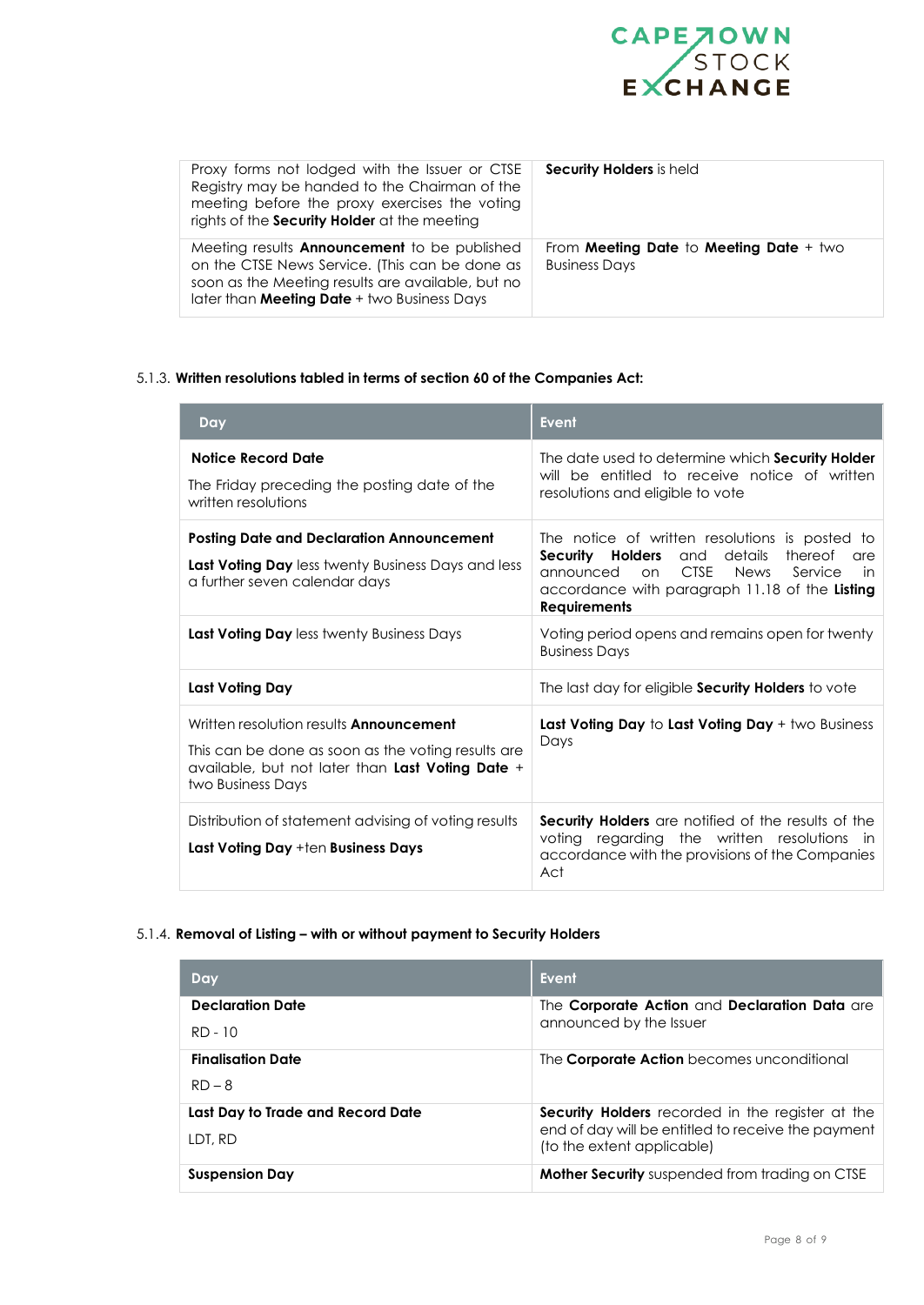

| $RD + 1$                                     |                                                    |
|----------------------------------------------|----------------------------------------------------|
| <b>Payment Date</b>                          | A Security Holder's Registry account is credited   |
| $RD + 1$                                     | with cash or securities to the extent applicable   |
| <b>Mother Security</b> removed from the list | <b>Mother Security</b> ceases to be listed on CTSE |
| $RD + 2$                                     |                                                    |

#### **Mandatory with Options events**

#### 5.1.5. **Elective Event timeline:**

| Day                                                          | <b>Event</b>                                                                                                                                                      |
|--------------------------------------------------------------|-------------------------------------------------------------------------------------------------------------------------------------------------------------------|
| <b>Declaration Date</b><br>$RD - 10$                         | The Corporate Action and Declaration Data are<br>announced by the <b>Issuer</b>                                                                                   |
| <b>Finalisation Date</b><br>$RD - 8$                         | The <b>Corporate Action</b> becomes unconditional                                                                                                                 |
| Last Day to Trade, Cum - Date, Record Date<br>LDT, CD and RD | <b>Security Holders</b> recorded in the register at the<br>end of day will be entitled to submit their election<br>by the <b>Election Date</b>                    |
| Ex - Date and Election Date by 12:00<br>$RD + 1$             | The last date and time by when Security Holders<br>must have submitted their election, failing which<br>the <b>Default Election</b> will apply                    |
| <b>Payment Date</b><br>$RD + 2$                              | <b>Security Holder's</b> Registry<br>account<br>-is<br>credited/debited with cash or securities relating<br>to a <b>Corporate Action</b> to the extent applicable |

#### **Voluntary Event**

#### 5.1.6. **Rights offer and claw-back offer**

| Day                                       | <b>Event</b>                                                                                                                                                                  |
|-------------------------------------------|-------------------------------------------------------------------------------------------------------------------------------------------------------------------------------|
| <b>Declaration Date</b><br>$RD - 10$      | The Declaration Data must be announced by<br>the <b>Issuer</b> and include information regarding<br>action to be taken by <b>Security Holders</b> to<br>exercise their rights |
| <b>Finalise documentation</b><br>$RD - 9$ | All documentation required in terms of the<br>Listing Requirements must have<br>been<br>submitted to and approved by the Issuer<br>Regulation Division                        |
| <b>Finalisation Date</b><br>RD - 8        | Corporate<br>Action<br><b>The</b><br>becomes<br>unconditional                                                                                                                 |